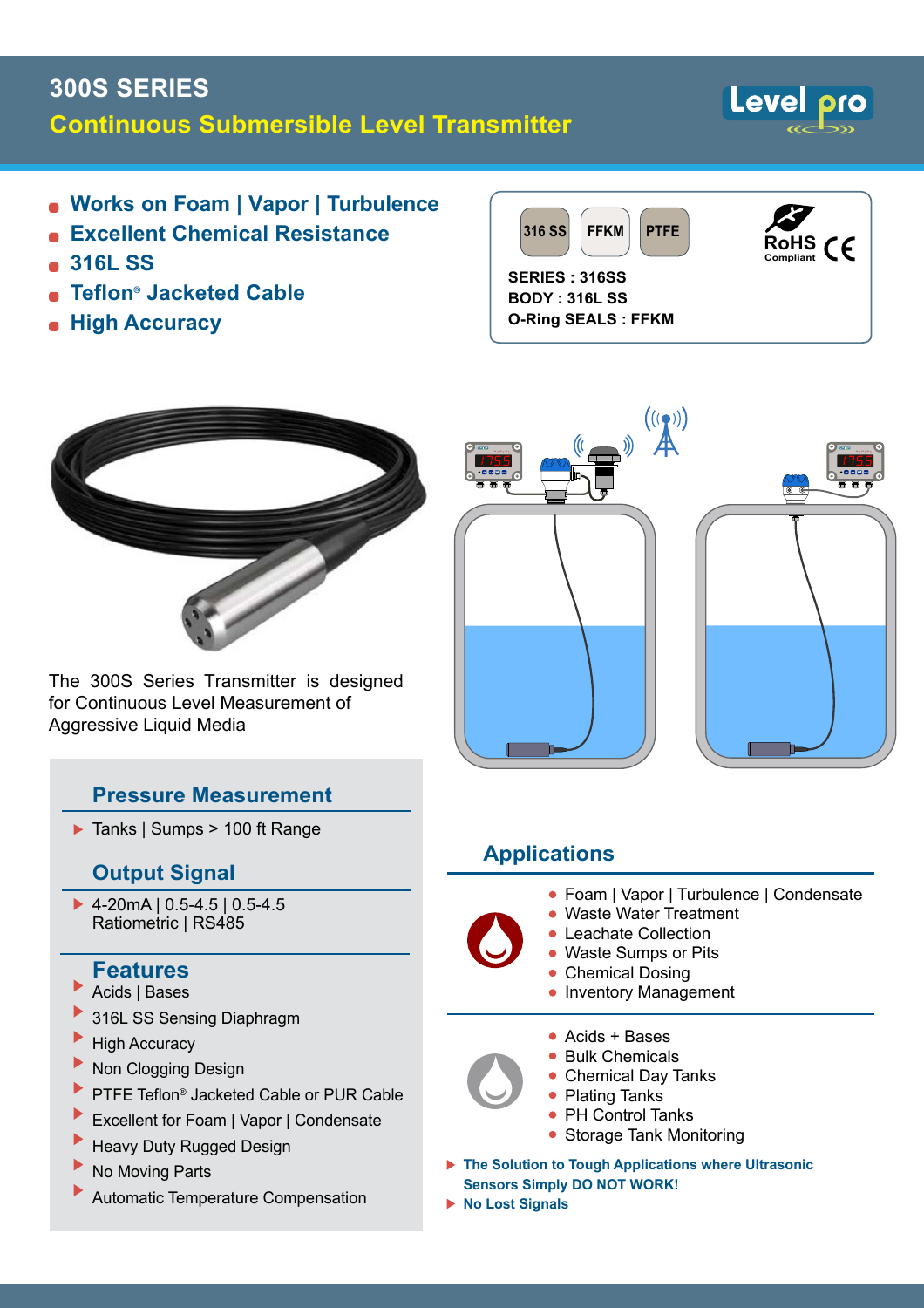

#### **Input Pressure Range**

| Level $M/H2O$    |     |     |     | 10  | x | * Consult Factory for Levels > 10M |
|------------------|-----|-----|-----|-----|---|------------------------------------|
| Overpressure     | psi | 210 | 290 | 210 |   |                                    |
| Burst Pressure > | psi | 290 | 580 | 290 |   |                                    |

#### **Output Signal**

| Unit Dependant      | 4-20mA   0.5-4.5VDC Ratiometric   0.5-4.5VDC   RS 485 HART |
|---------------------|------------------------------------------------------------|
| <b>Power Supply</b> |                                                            |

| DC Power Only | 4-20mA } 24 VDC    0.5-4.5VDC Ratiometric    0.5-4.5VDC } 5VDC    RS 485 HART } 24VDC |
|---------------|---------------------------------------------------------------------------------------|
|               |                                                                                       |

#### **Performance**

| Accuracy <sup>1</sup> | Standard Nominal Pressure $> 5.8$ psi $\leq \pm 0.5$ % FSO IEC 60770 2:                                                       |  |  |  |
|-----------------------|-------------------------------------------------------------------------------------------------------------------------------|--|--|--|
| Permissible load      | Current 2-wire I R <sub>max</sub> = $[(V_S - V_S_{min}) / 0.02 A]$ $\Omega$ Voltage 3-wire I R <sub>min</sub> = 10 k $\Omega$ |  |  |  |
| Influence effects     | Supply   0.05 % FSO / 10 V   Load   0.05 % FSO / kΩ                                                                           |  |  |  |
| Long term stability   | $\leq$ 0.1% FSO / year                                                                                                        |  |  |  |
| Response time         | $<$ 10 msec                                                                                                                   |  |  |  |

<sup>1</sup> Test standard: GB/T28474 | IEC60770 | Linear output, Zero(0) based-calibration span | Limit Point Adjustment | Non-Linearity | Hysteresis | Repeatability. The overall performance of the 300S including but not limited to environmental temperature, comprehensive error and reference accuracy

#### **Thermal Effects | Offset and Span**

| Thermal Error | $\leq$ $\pm$ 0.2% FSO/K                                                                         |
|---------------|-------------------------------------------------------------------------------------------------|
|               | in Compensated Range   -13 $^{\circ}$ F - 178 $^{\circ}$ F   -25 $^{\circ}$ C - 85 $^{\circ}$ C |

## **Permissible Temperatures**

| Permissible Temperatures |  | Media I-40°F to 178°F I-40-85°C II Storage I-40°F to 178°F I-40°C - 85°C |  |
|--------------------------|--|--------------------------------------------------------------------------|--|
|                          |  |                                                                          |  |

#### **Electrical Protection**

| Short-Circuit Protection      | Permanent                              |
|-------------------------------|----------------------------------------|
| Reverse Polarity Protection   | No Damage to Sensor } No Function      |
| Electromagnetic Compatibility | Emmison Immunity According to EN 61326 |
| Power Supply                  | 24VDC L5VDC                            |

### **Electrical Connection**

| Jacketed Cable | PTFE Teflon <sup>®</sup> $\mid$ -40 - 200°F                                                           |
|----------------|-------------------------------------------------------------------------------------------------------|
|                | cable capacitance: signal line/shield also signal line/signal line: 160 pF/m cable inductance: signal |
|                | $line/s$ hield also signal line/signal line: 1 $\mu$ H/m                                              |
|                | 3 or 4 Wire Cable with Integrated Air Tube for Atmospheric Pressure Reference                         |

#### **Materials | Wetted**

| Housing        | 316L        |
|----------------|-------------|
| Diaphragm Seal | Welded 316L |
| Diaphragm      | 316L        |